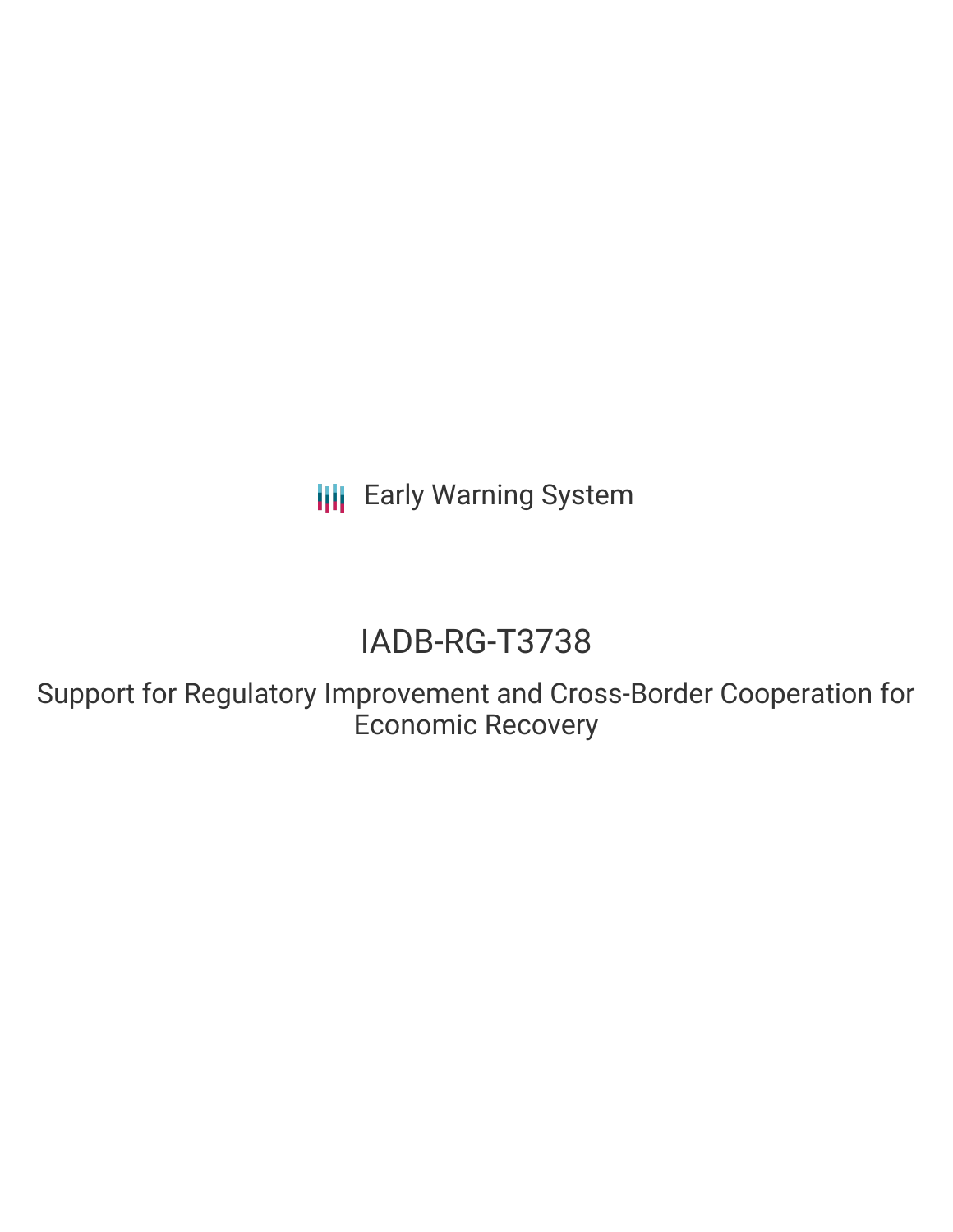

Ш

# **Quick Facts**

| <b>Financial Institutions</b>  | Inter-American Development Bank (IADB)    |
|--------------------------------|-------------------------------------------|
| <b>Status</b>                  | Approved                                  |
| <b>Bank Risk Rating</b>        |                                           |
| <b>Borrower</b>                | Regional                                  |
| <b>Sectors</b>                 | Law and Government, Technical Cooperation |
| <b>Investment Type(s)</b>      | Grant                                     |
| <b>Investment Amount (USD)</b> | \$0.20 million                            |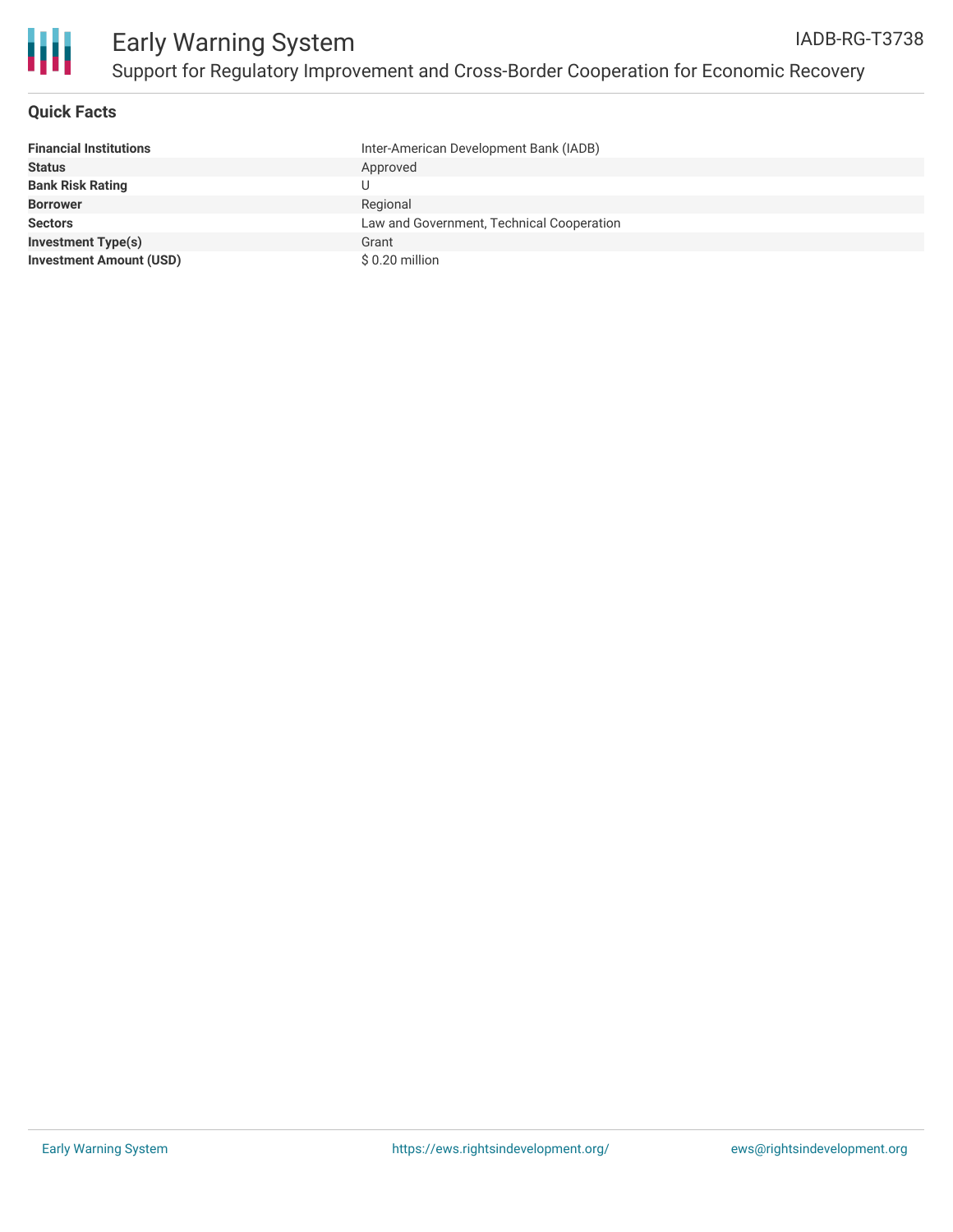

### **Project Description**

Strengthening institutional capacities for the implementation of good regulatory practices and intra-regional collaboration to support post-pandemic economic recovery by improving the business environment and promoting international trade. To that end, the TC will support the implementation of regulatory improvements, modernization of services, administrative simplification and digital solutions for cross-border identification and signature, with emphasis on trade and the generation of business opportunities in the countries of the Southern Cone, Central America and Mexico.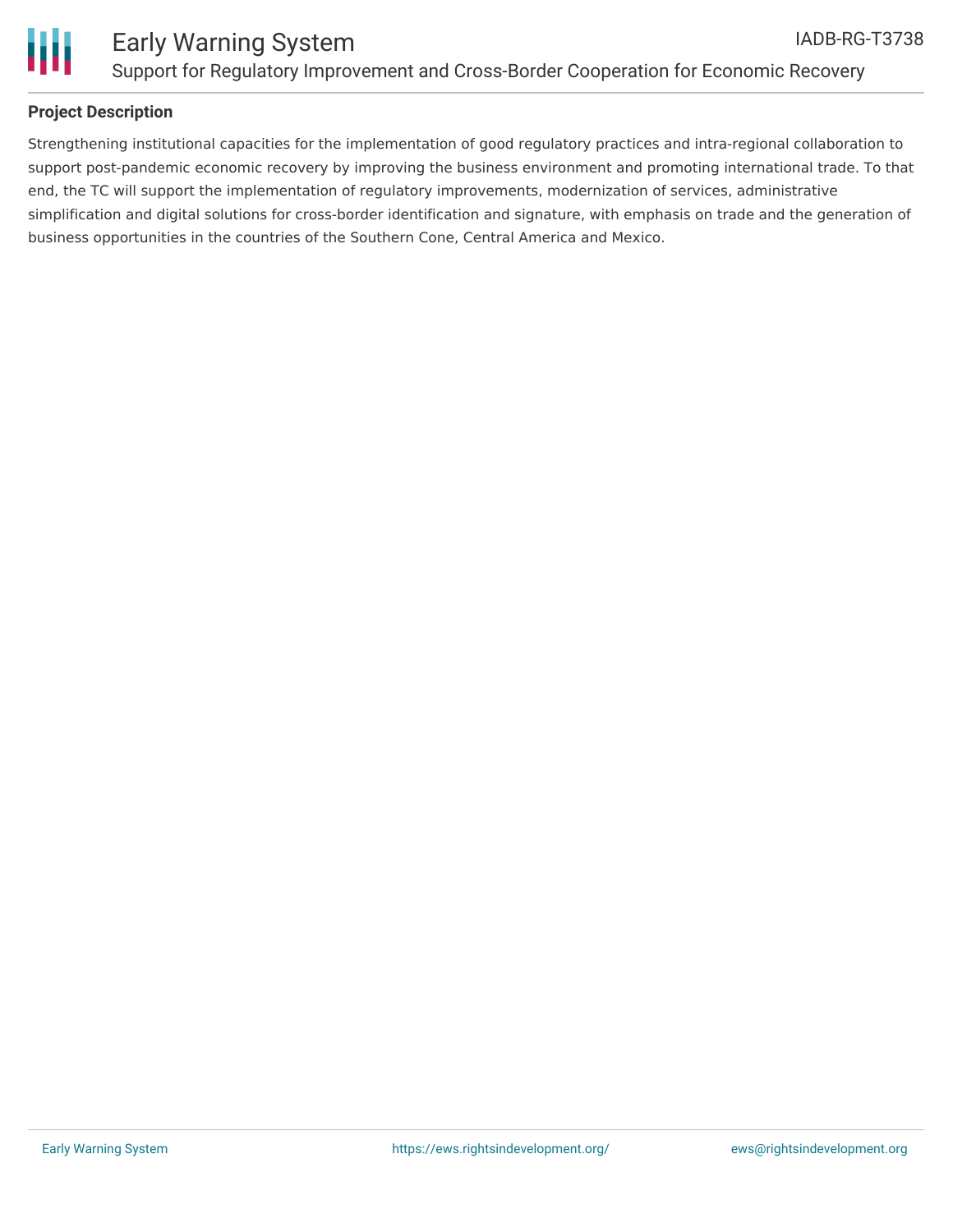

#### Early Warning System Support for Regulatory Improvement and Cross-Border Cooperation for Economic Recovery IADB-RG-T3738

#### **Investment Description**

• Inter-American Development Bank (IADB)